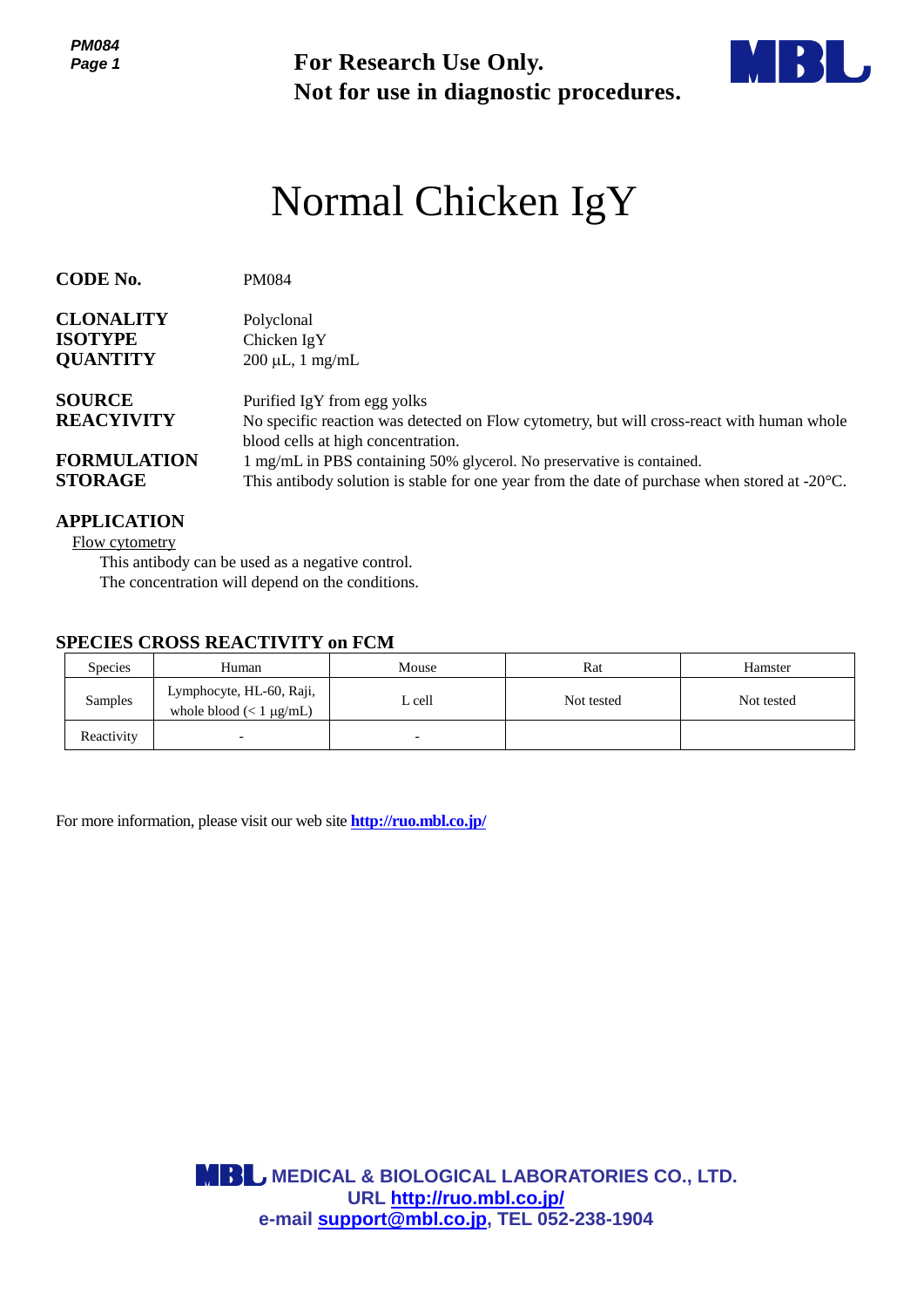#### **RELATED PRODUCTS**

| Primary antibodies |                                                       |
|--------------------|-------------------------------------------------------|
| M075-3             | Mouse IgG1 (isotype control) (2E12)                   |
| M075-4             | Mouse IgG1 (isotype control)-FITC (2E12)              |
| M075-5             | Mouse IgG1 (isotype control)-PE (2E12)                |
| M075-A48           | Mouse IgG1 (isotype control)-Alexa Fluor® 488 (2E12)  |
| M075-A64           | Mouse IgG1 (isotype control)-Alexa Fluor® 647 (2E12)  |
| M075-8             | Mouse IgG1 (isotype control)-Agarose (2E12)           |
| M075-11            | Mouse IgG1 (isotype control)-Magnetic Beads (2E12)    |
| M076-3             | Mouse IgG2a (isotype control) (6H3)                   |
| M076-4             | Mouse IgG2a (isotype control)-FITC (6H3)              |
| M076-5             | Mouse IgG2a (isotype control)-PE (6H3)                |
| M076-A48           | Mouse IgG2a (isotype control)-Alexa Fluor® 488 (6H3)  |
| M076-A64           | Mouse IgG2a (isotype control)-Alexa Fluor® 647 (6H3)  |
| M076-11            | Mouse IgG2a (isotype control)-Magnetic Beads (6H3)    |
| M077-3             | Mouse IgG2b (isotype control) (3D12)                  |
| M077-4             | Mouse IgG2b (isotype control)-FITC (3D12)             |
| M077-5             | Mouse IgG2b (isotype control)-PE (3D12)               |
| M077-A48           | Mouse IgG2b (isotype control)-Alexa Fluor® 488 (3D12) |
| M077-A64           | Mouse IgG2b (isotype control)-Alexa Fluor® 647 (3D12) |
| M077-11            | Mouse IgG2b (isotype control)-Magnetic Beads (3D12)   |
| M078-3             | Mouse IgG3 (isotype control) (6A3)                    |
| M078-4             | Mouse IgG3 (isotype control)-FITC (6A3)               |
| M079-3             | Mouse IgM (isotype control) (7E10)                    |
| M080-3             | Rat IgG1 (isotype control) (1H5)                      |
| M080-4             | Rat IgG1 (isotype control)-FITC (1H5)                 |
| M080-5             | Rat IgG1 (isotype control)-PE (1H5)                   |
| M080-A48           | Rat IgG1 (isotype control)-Alexa Fluor® 488 (1H5)     |
| M080-A64           | Rat IgG1 (isotype control)-Alexa Fluor® 647 (1H5)     |
| M081-3             | Rat IgG2a (isotype control) (2H3)                     |
| $M081-4$           | Rat IgG2a (isotype control)-FITC (2H3)                |
| M081-5             | Rat IgG2a (isotype control)-PE (2H3)                  |
| M081-A48           | Rat IgG2a (isotype control)-Alexa Fluor® 488 (2H3)    |
| M081-A64           | Rat IgG2a (isotype control)-Alexa Fluor® 647 (2H3)    |
| M081-8             | Rat IgG2a (isotype control)-Agarose (2H3)             |
| M081-11            | Rat IgG2a (isotype control)-Magnetic Beads (2H3)      |
| M082-3             | Rat IgG2c (isotype control) (6E12)                    |
| M082-4             | Rat IgG2c (isotype control)-FITC (6E12)               |
| M090-3             | Rat IgG2b (isotype control) (3G8)                     |
| M090-4             | Rat IgG2b (isotype control)-FITC (3G8)                |
| M090-5             | Rat IgG2b (isotype control)-PE (3G8)                  |
| M090-A48           | Rat IgG2b (isotype control)-Alexa Fluor® 488 (3G8)    |
| M090-A64           | Rat IgG2b (isotype control)-Alexa Fluor® 647 (3G8)    |
| PM035              | Normal Rabbit IgG (polyclonal)                        |
| PM035-8            | Normal Rabbit IgG-Agarose (polyclonal)                |
| PM067              | Normal Guinea Pig IgG (polyclonal)                    |
| M189-3             | Syrian Hamster IgG (isotype control)                  |
| M199-3             | Armenian Hamster IgG (isotype control)                |
| PM084-4            | Normal Chicken IgY-FITC                               |
| PM084-5            | Normal Chicken IgY-PE                                 |
| PM094              | Normal Goat IgG                                       |
|                    |                                                       |

Functional grade antibodies

M075-3M2 Mouse IgG1 (isotype control) (2E12) M076-3M2 Mouse IgG2a (isotype control) (6H3) M077-3M2 Mouse IgG2b (isotype control) (3D12)<br>M078-3M2 Mouse IgG3 (isotype control) (6A3) Mouse IgG3 (isotype control)  $(6A3)$ M080-3M2 Rat IgG1 (isotype control) (1H5) M081-3M2 Rat IgG2a (isotype control) (2H3) M090-3M2 Rat IgG2b (isotype control) (3G8)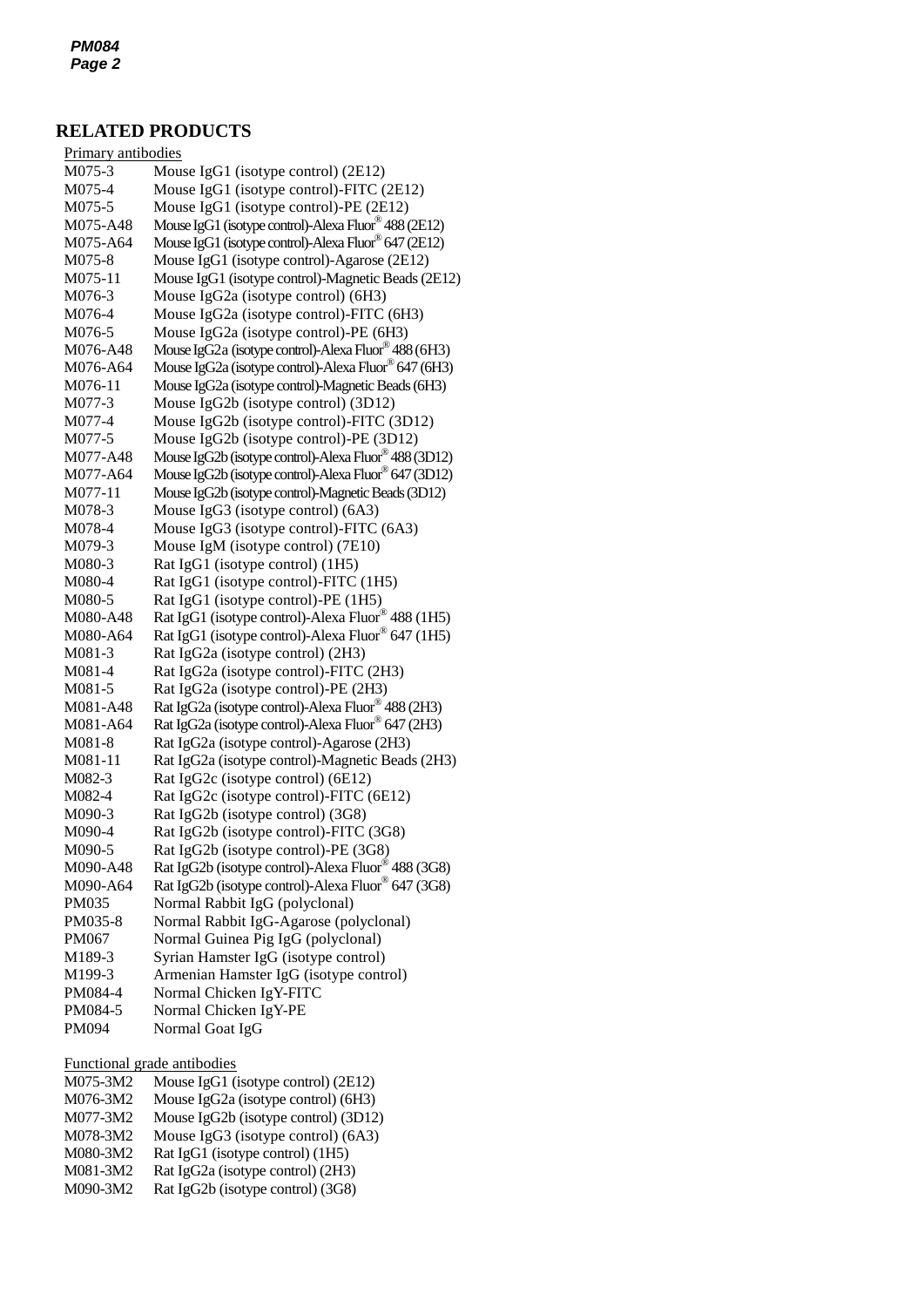#### *g e* **Flow cytometric analysis for lymphocytes**

- 1) Separate lymphocytes from human peripheral blood according to standard procedures.
- 2) Wash the cells (5 x  $10^5$  cells/sample) 1 time with 1 mL of the washing buffer [PBS containing 2% fetal calf serum (FCS)].
- 3) Add 10 µL of Clear Back (MBL; code no. MTG-001) to the cell pellet after tapping. Mix well and incubate for 10 min. at room temperature.
- 4) Add 40 µL of the negative control antibody at the concentration comparable to the specific antibody of interest. The antibody is diluted with the washing buffer. Mix well and incubate for 30 min. at room temperature.
- 5) Wash the cells 1 time with 1 mL of the washing buffer.
- 6) Add 40 µL of 1:100 Anti-Chicken IgG FITC conjugated (MILLIPORE; code no. AP162F) diluted with washing buffer. Mix well and incubate for 30 min. at room temperature.
- 7) Wash the cells 1 time with 1 mL of the washing buffer.
- 8) Resuspend the cells with 500  $\mu$ L of the washing buffer and analyze by a flow cytometer.



### *Reactivity of Normal Chicken IgY to human lymphocytes*

Open: Normal Chicken IgY (PM084) (5 μg/mL) Closed: Normal Chicken IgY (PM084) (1 μg/mL)